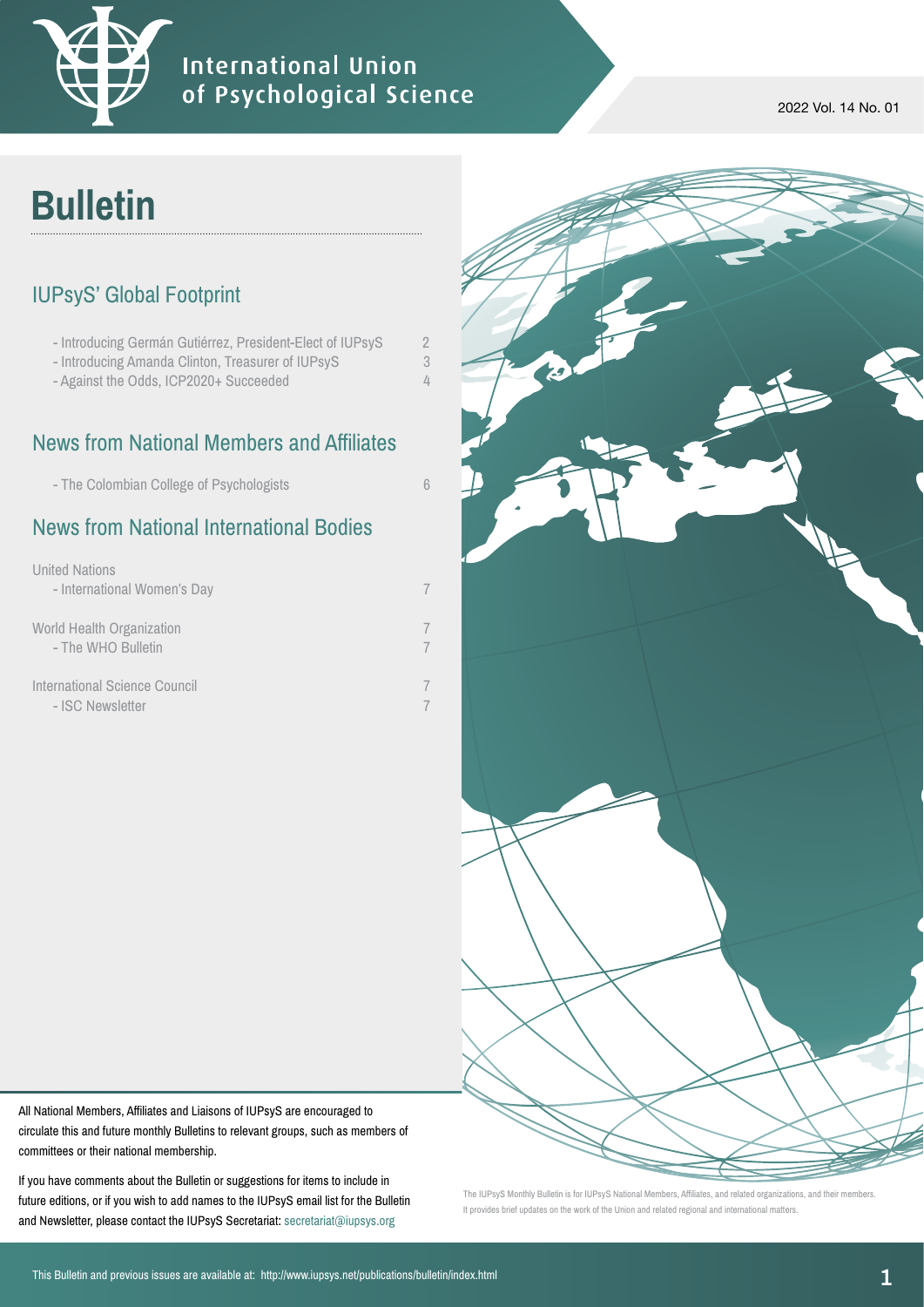

## **IUPsyS' Global Footprint INTRODUCING GERMÁN GUTIÉRREZ, PRESIDENT-ELECT OF IUPSYS**



Germán Gutiérrez

Germán Gutiérrez studied psychology at the National University of Colombia (NUC) and obtained his Ph.D. in Behavioural Neuroscience from the University of Texas at Austin, USA. He is currently an Associate Professor at the NUC. He has been Director of the Animal Learning and Behaviour Laboratory (since 2001), Psychology Graduate Coordinator, Chair of the Department of Psychology, and Associate Dean for Research at the School of Human Sciences. He was project author and coordinator of the master's and Ph.D. programs in Psychology at NUC. He teaches introductory psychology and behavioural processes (i.e., Learning, Motivation) and graduate seminars on Learning and Behavioural Evolution.

He has served as President of the Colombian Association of Psychology Faculties, Vice-President of the Colombian College of Psychologists, Delegate for Colombia to the IUPsyS Assembly, President and Treasurer of the International Society for Comparative Psychology, Member of the International Advisory Committee of the Caribbean Alliance of National Psychological Associations, and Member of the Executive Committee of IUPsyS. Gutiérrez has been a reviewer for the Ministry of Education of Colombia to evaluate undergraduate and graduate programs seeking accreditation. He also has extensive experience in scientific publications as Chief Editor of the Latin American Journal of Psychology and Member of the Editorial Boards of twelve psychology journals in Latin America. He has peer-reviewed articles for over twenty international journals in the behavioural and biological sciences.

Gutiérrez has been a visiting professor in Argentina, Brazil, Chile, Colombia, México, Perú, and the USA. He has supervised over 50 honours theses and graduate theses and dissertations. He has published over 120 articles and chapters on the evolution of behaviour and learning, the history of psychology, and the status and development of psychology in Latin America, in scientific journals and other publications. He received the National Award for Research in Psychology from the Colombian Society of Psychology. During the last decade, he has worked with leaders in Latin America to promote an atmosphere of collaboration that recognizes the importance of advancing organized Psychology in the region, seeking to create programs and strengthen initiatives to promote the growth of national associations representing psychologists in each country. He actively participated in the workgroup of the International Project on Competences in Psychology. He has also coordinated the Capacity Building meetings organized in Colombia and Cuba under the aegis of IUPsyS and in collaboration with other organizations such as IAAP and the Interamerican Society of Psychology (SIP).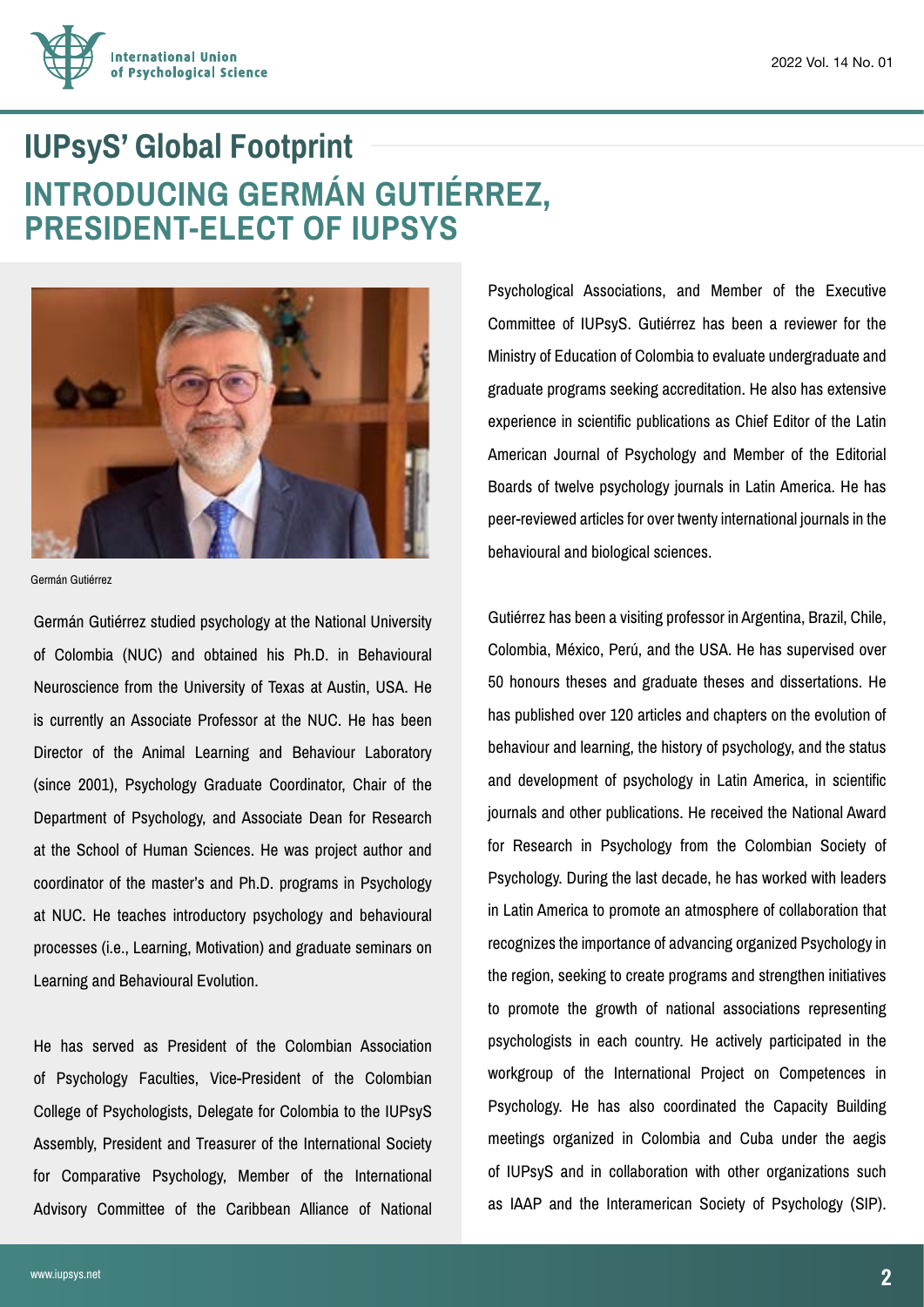

### **IUPsyS' Global Footprint**

Those meetings served as a platform for cooperation on specific plans and projects, contributing to the development of psychology in the region. One of those projects is the Observatory of Psychology in Latin America (www. observatoriopsi.org), a website that collects information on different indicators of the development of psychology in this region, analyzes that information, and serves as a hub to facilitate connections among psychologists in Latin America and between that region and the rest of the globe.

As President-Elect of IUPsyS, Professor Gutiérrez understands the importance of the Union to support initiatives by members to strengthen the role of psychology at national and regional levels, both as a scientific discipline and as a profession. It is essential for societies globally that psychology becomes a relevant interlocutor for governments and NGOs on health, wellbeing, human development, and other relevant social issues. This can only be achieved if the needs and current status of psychology worldwide are better understood and reliable information on how psychology can impact societies is available for analysis, adaptation, and replication. Professor Gutiérrez seeks to collaborate with affiliate organizations to close the gaps between psychological science, public policy, and social programs within this context. Finally, he is convinced that psychology can play a significant role as a hub science connecting many disciplines to promote a more integrative explanation of behaviour. This approach will lead to a more robust psychological science for the future.

### **INTRODUCING AMANDA CLINTON, TREASURER OF IUPSYS**



Amanda Clinton

Amanda Clinton is the first female Treasurer of the Union. Amanda Clinton, M.Ed., Ph.D., is the Senior Director for the Office of International Affairs at the American Psychological Association (APA). Prior to joining the APA, Amanda served as Professor of Psychology at the University of Puerto Rico where she specialised in cultural adaptation, early childhood, social-emotional development, and the neuropsychology of bilingualism. Amanda is a licensed psychologist and a credentialed school psychologist with experience in community clinics, paediatric hospitals, public schools, academic settings, and public policy. Amanda completed an APA/AAAS Congressional Fellowship in the office of Senator Chris Murphy (D-CT) where she helped write the Mental Health Reform Act of 2016 (passed as 21st Century Cures). Amanda's scholarly work includes publication of the text, "Integrated Assessment of the Bilingual Child," and numerous peer-reviewed papers and book chapters, as well as Associate Editorship of both the Journal of Educational and Consulting Psychology (JEPC) and the Interamerican Journal of Psychology. Amanda has won several prestigious awards, including a Fulbright Scholarship and SPSSI Educator/Mentor of the Year. Amanda earned her master's degree at the University of Washington and her doctoral degree at the University of Georgia.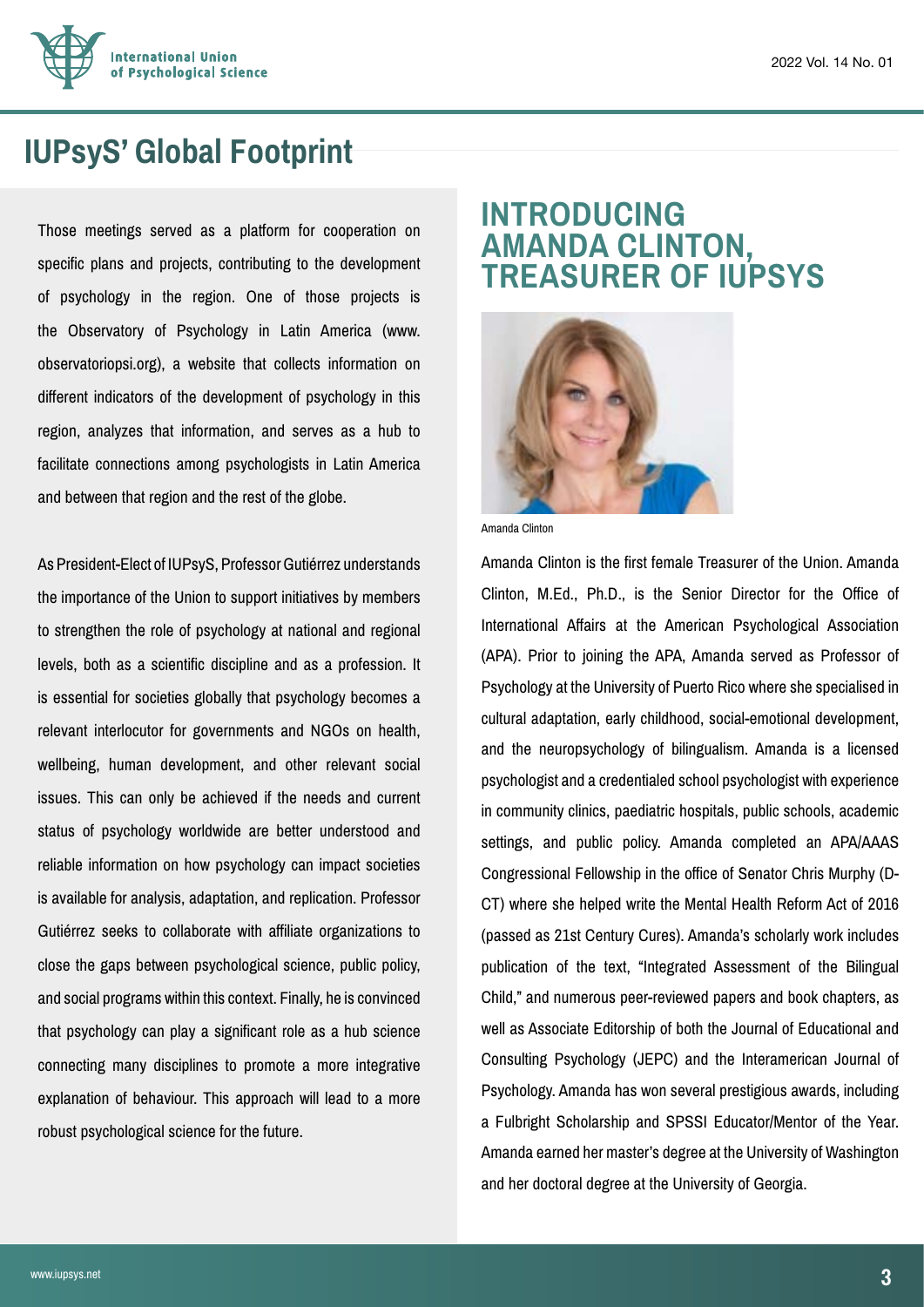

### **IUPsyS' Global Footprint**

### **AGAINST THE ODDS, ICP2021+ SUCCEEDED**



PRAGUE 2021 / Czech Republic

What a year it was for all of us! Psychologists all over the world had their minds distracted from their regular teaching and research routines. Many of us did our best to help where help was needed the most (Gutierrez et al., 2021; Barbarin et al., 2021), doing their best to merge the roles of professionals and responsible citizens. Amazingly, COVID-19 did not stand between us and the psychological science, in fact, the pandemic wave provoked an unprecedented burst of COVID-relevant studies and during lockdowns, many of us managed to write more than ever before.

Still, socialising, teaching, and yes, the conference life did suffer. The Czech team which diligently prepared the ICP2020 for Prague, Czech Republic, watched the COVID-19 prevalence around the world and regularly consulted with the IUPsyS governance, primarily through the liaison, Ann Watts. As time and the pandemic progressed, not one but three different ICP congresses were prepared for, starting from (1) a massive regular face-to-face event in Prague, challenging the numbers of the greatest ICPs in history, then (2) a novel type of a hybrid event accommodating both those who were willing and able to venture to Prague or stay in their homes, and finally, (3) after the somewhat clairvoyant, yet wise (even in retrospect) decision was made to make everything virtual, the congress morphed again, to its final, fully virtual yet still full-bodied mode.

The ICP 2020 was conceived back in 2012 - yes, that was the time of the first bid to host the ICP in Prague, under the leadership of the late Dr Miloslav Šolc. We presented the bid to the Assembly at the ICP in Cape Town. For the motto, we chose "Open minds, open societies, and the world". We certainly had not anticipated that when the time arose, the motto acquired a whole new dimension of "openness and closeness" as most of the world became closed, under lockdown at some point. Paradoxically, during the open discussion of our bid in South Africa, some critics very strongly shrugged our willingness to stream some sessions who would have imagined a decade later we shall stream them all?

We overcame the odds and organised an event unprecedented not just in its format but in many aspects by the quality of its contents and some quantitative parameters. Never before, had the ICP hosted participants from 107 countries. The organisers met the foreign participants "more than halfway" by adapting the program into three time-zones. Never before was the ever-expanding field of psychological science covered by 19 State of the Art lectures, in addition to a wide choice of 112 Keynotes and 60 Invited Symposia. The six conference days from 18-23 July 2021 were filled with a rich program covering 42 thematic fields in all usual formats, impressive numbers and a total of 3,840 participants. The organisers did their best as they invited participants from around the world, having very much in mind the idea of inclusiveness and diversity.

In addition to traditional formats, the Congress also included 10 Roundtables and six Workshops. One of the innovative formats was the "Know Your Host" workshop. It was moderated by Martina Klicperová and Daniel Heller (unfortunately, originally engaged Robert Fulghum as an originally planned additional guest could not take part).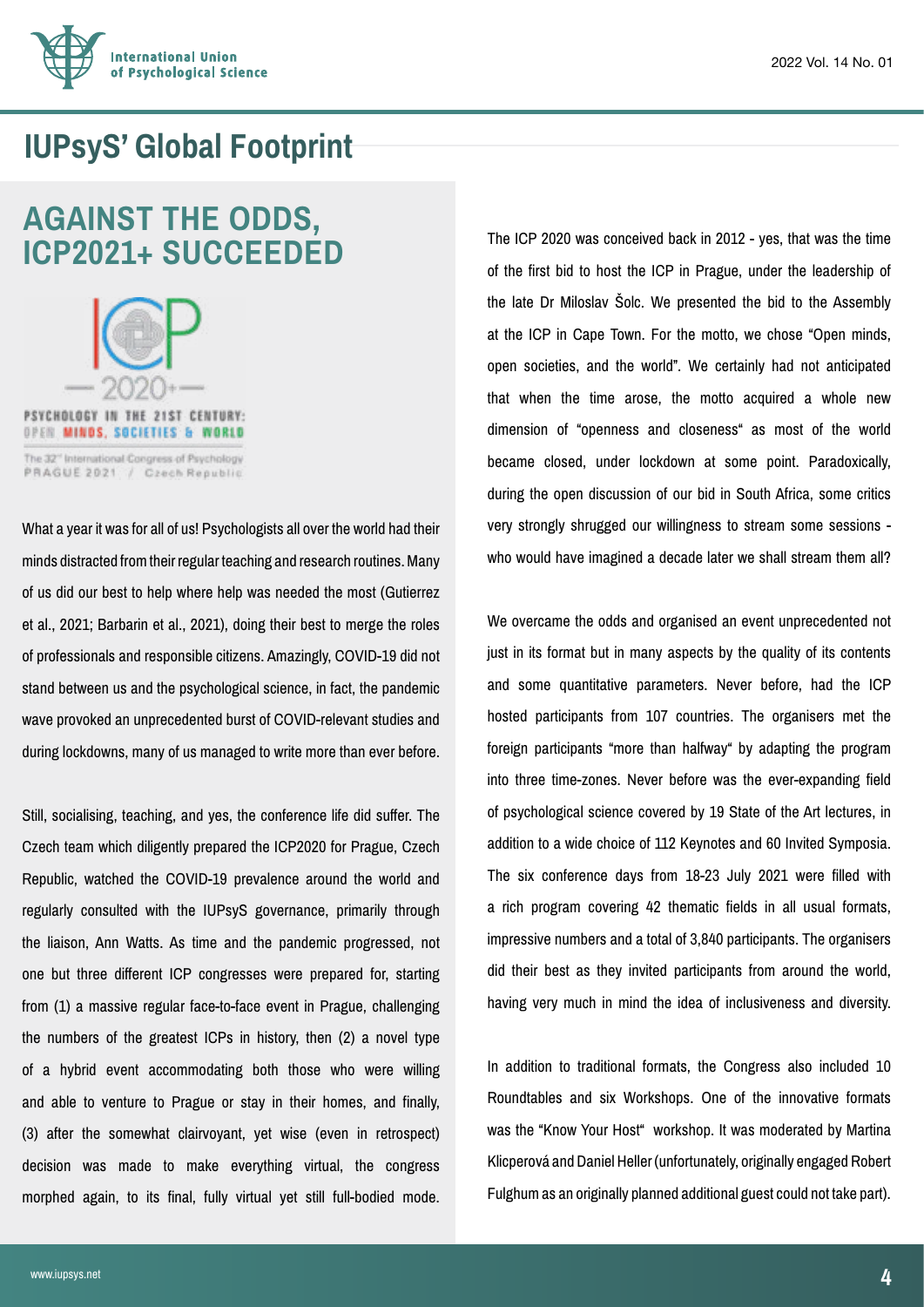

### **IUPsyS' Global Footprint**

Martina and Dan introduced the participants to the psychology of Czechs and Czechness with respect to various cultural, historical, and political aspects. We would like "Know Your Host" to become a new tradition, a workshop presented by every next host that will offer the participants an authentic and cogent experiences of the host country or region.

Finally, ICP2020+ also provided another form of a series of Emerging Psychologists' Programme courses. It was brilliantly designed and organised by Irena Smetáčková with generous help of its former hosts. This program introduced a selected group of 42 young psychologists to each other, provided them with cooperative projects and specially tailored courses and kept them engaged two years before the ICP2021+ - but even beyond, as far as we know, this group of talented young people still stays in touch.

A lot of work was done behind the scenes, which regular participants may not be aware of. Starting with the international and multidisciplinary Scientific Committee which comprised of 42 thematic working groups. Its members sent invitations, recruited distinguished speakers, and then, importantly, peer-reviewed over 10,000 abstracts (some had to be evaluated repeatedly, whether for content reasons or because the participants withdrew and then reregistered or simply updated their abstracts). An incredible load of work had to be processed by the PCO Computer Systems Group and the congress Secretariat. The many COVID-19 unknowns and dynamics and the primary concern for the safety of all participants caused the planned Congress to be a in a perpetual transformation process. The Congress was a success, none of the fears of possible malfunctions materialised. It was not just due to the professionalism and luck but also multiple system safeguards, doubled systems and backups of power and connectivity. Nothing was left to luck.

All the professional staff were hidden to the regular attendants, only the speakers had the opportunity to hear the calm reassuring voices counting down the broadcasts.

Last but not least, the Congress profited from steadfast and kind leadership of Stanislav Štech and a continuing support by IUPsyS governance, mainly by wise and experienced Pam Maras and Saths Cooper, and resourceful Ann D. Watts. As much as this virtual event was successful, we are hoping that the next ICP may be a warm face-to-face event. Hope to see you in 2024.

#### References

- 1. Gutiérrez, G. et al. (2021). A Global Perspective on Psychologists' and Their Organizations' Response to a World Crisis. Revista Interamericana De Psicología/Interamerican Journal of Psychology, 55(2), e1713. **[https://doi.org/10.30849/ripijp.v55i2.1713](https://journal.sipsych.org/index.php/IJP/article/view/1713)**
- 2. Barbarin, O. et al. (2021). **[Psychological Science and COVID-19:](https://idp.lib.cas.cz/idp/Authn/UserPassword)   [An Agenda for Social Action 2021](https://idp.lib.cas.cz/idp/Authn/UserPassword)** | AMERICAN JOURNAL OF ORTHOPSYCHIATRY 91 (3), pp.412-422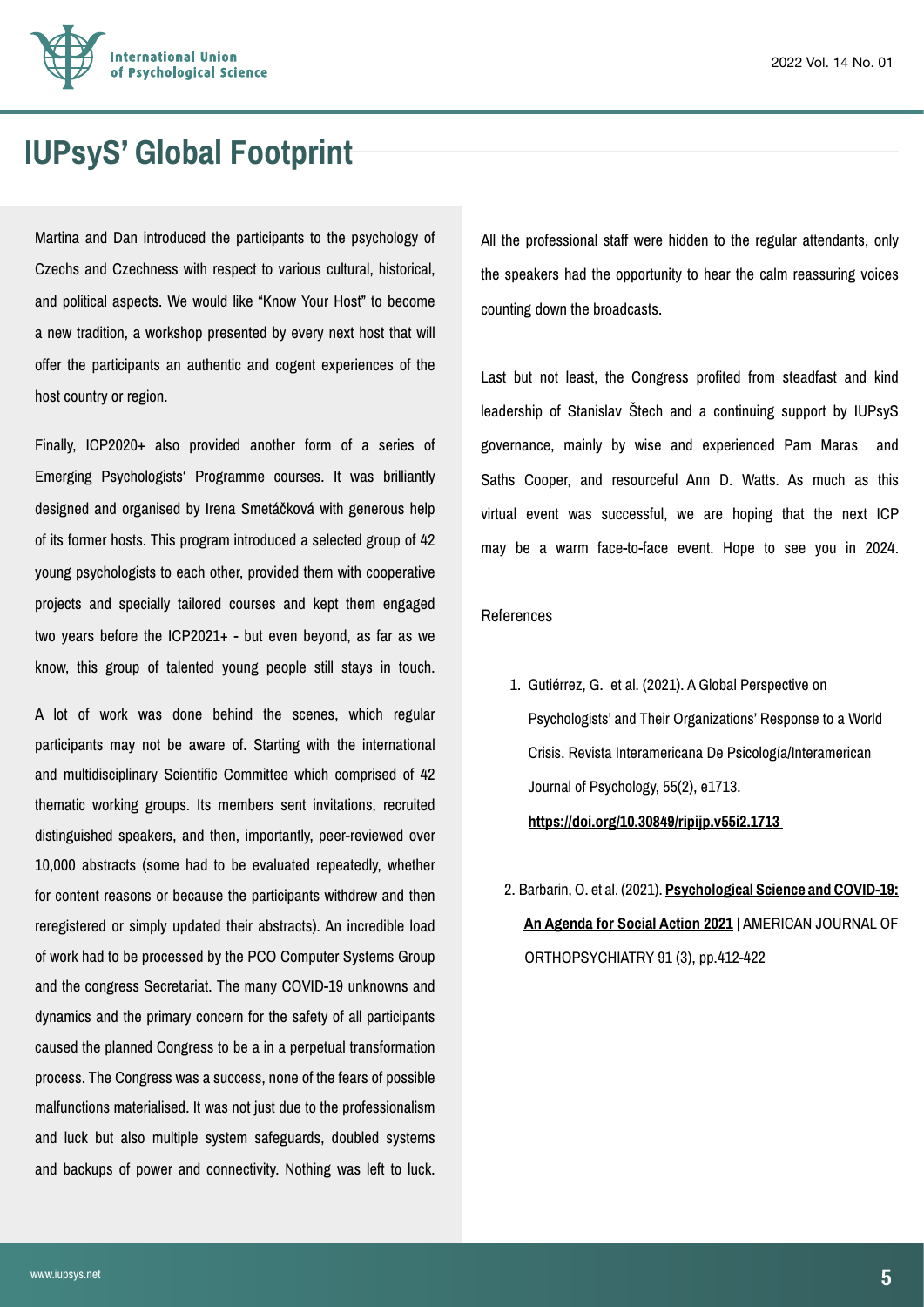

### **News from National Members and Affiliates**

### **THE COLOMBIAN COLLEGE OF PSYCHOLOGISTS**



The Colombian College of Psychologists (Colpsic) is a union entity that represents the professional interests of Colombian psychologists acting as the legitimate spokesperson before the different powers, instances and organisms of the State and Government of Colombia. Recently, through its National Public Policy Commission, the Colombian College of Psychologists organised five thematic committees for the psychologists' union in public policy: mental health, school coexistence, prevention of sexual violence, parental practices, and working conditions and salaries of psychologists. These committees comprise 28 researchers and consultants. They are currently building a policy brief in their work area based on:

- A review of indicators of the value chain of the implementation of the national and sectional government;
- Open forum with colleagues in different regions of the country;
- A review of the relevant literature on the subject, the context, and the Colombian population;
- Mapping of the interest, influence, and position of the identified social and political actors.

From this, the deployment of lobbying strategies with the national congress and the high-level government is expected to create laws and regulations that consider the voice of psychology professionals and the scientific knowledge of the discipline. In the same way, a political communication strategy is being worked on by each committee that addresses the following objectives:management of the committees

- Disclosing to the public the results of technical and political management of the committees
- Creating discussion scenarios with the collegiate for accountability and enriching the schools' proposals.
- Interacting with the academy and different civil society organisations to create networking and promoting achievements.



#### International Union of Psychological Science Established in 1889

**[Visit http://www.iupsys.net/](http://www.iupsys.net) for more information**



**Follow us on Twitter @IUPsyS <https://twitter.com/ICP2016tw>**



**Follow us on Facebook https://www.facebook.com/iupsys/**